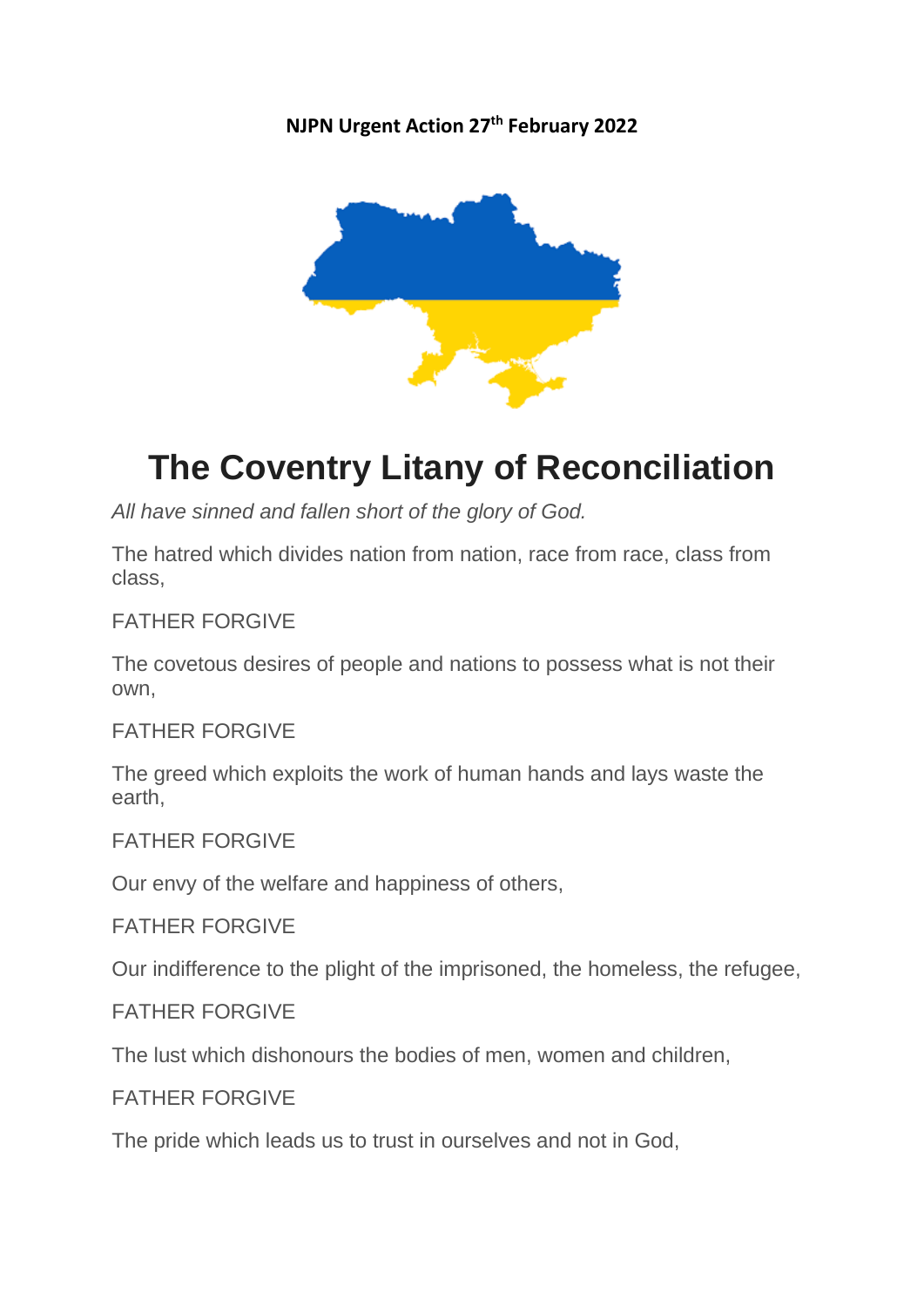# FATHER FORGIVE

*Be kind to one another, tender hearted, forgiving one another, as God in Christ forgave you.*

# **Dear Friends,**

Due to the Networking Day yesterday, and catering for a visiting Priest in our parish, I realised quite late on that I would not have enough hours in the weekend to produce a full e-bulletin.

Instead, there are actions here to do with arms to Yemen, and the situation in Ukraine, which is unfolding even as I write this. The likes of which looks as if it will have ramifications on the whole of Europe, if not the world.

I was privileged to be part of two prayer sessions for Ukraine on Thursday and Friday. The first organised by Christian CND, and the second by Fellowship of Reconciliation, Methodist Peace Fellowship and Church and Peace. Ann Farr read the beautiful Coventry Litany of Reconciliation on Thursday, and I thought it apt that I include it here today.

More prayers sessions will follow on Fridays at 7.30pm. See the [Fellowship](https://justice-and-peace.us7.list-manage.com/track/click?u=43dc262537b1536e87dc04eca&id=e8d1d2c0f6&e=21ab98db78)  [of Reconciliation](https://justice-and-peace.us7.list-manage.com/track/click?u=43dc262537b1536e87dc04eca&id=e8d1d2c0f6&e=21ab98db78) website to register for these.

# **Action of the Week**

# **Lobby your MP for Yemen on the 10th March**

Next month sees the seventh anniversary of the war in Yemen, which began on 26th March 2015.

It is a war that has been fuelled by British arms exports, with sales worth more than £20 billion made to Saudi Arabia since the conflict began. It is also a war that has claimed over 377,000 lives. Last month, the Saudi coalition bombed a prison killing over 80 civilians, without a word of condemnation from the UK government.

It's high time for the UK government to stop enabling this war, end arms sales, and make serious efforts to bring the war to an end and promote accountability for atrocities committed by all sides.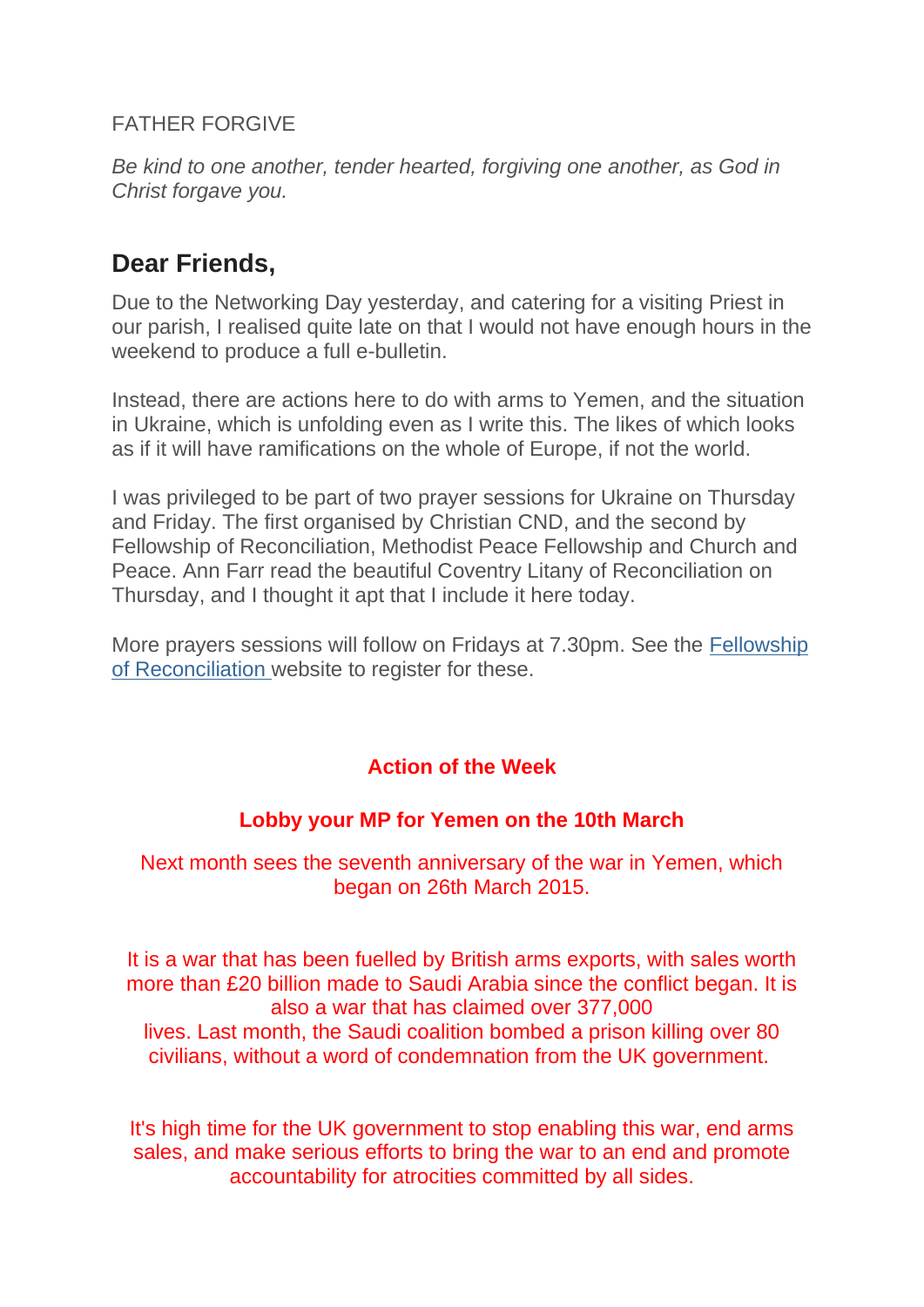On 10th March, CAAT is asking friends and supporters to lobby their MPs for Yemen. If you would like to take part in this Lobby Day, please contact your MP to [book a meeting.](https://justice-and-peace.us7.list-manage.com/track/click?u=43dc262537b1536e87dc04eca&id=a3506cab2b&e=21ab98db78)

. Between now and then we will send you a briefing pack with the latest information. There will also be an optional online training session to help you make the most of this meeting.

# **Thank you.**

### **Ukraine**

So many articles out there, and grateful thanks to Anne O'Connor who has provided most of them. I have included a few, but obviously most of us are hearing the news as it happens, and I think it is important to remember to take a moment and remove ourselves from the distress of it all, whilst still holding the people of Ukraine, and indeed Russia, in our thoughts and prayers.

As I write this I have received a phone call telling me that, according to the radio news, President Putin has put his nuclear forces on special alert. Looking at the [BBC News website,](https://justice-and-peace.us7.list-manage.com/track/click?u=43dc262537b1536e87dc04eca&id=ca3fe01686&e=21ab98db78) who are providing up to the minute information as it happens, the hope is that Putin is signalling a warning to NATO, rather than an intent to actually use them...but who knows. The world is negotiating with someone who seems to want to stop at nothing to get what he wants, or prove a point.

If you were wondering what is so special about Ukraine, the following has been doing the rounds on social media: -

### **For those who are asking : "Why does Ukraine matter?" "**

How the independent, sovereign and democratic nation of Ukraine ranks:

1st European reserve of uranium minerals;

**872nd European titanium mineral reserve - 10th world reserve;** )2nd world reserve of manganese minerals (2.3 billion tonnes, or 12% of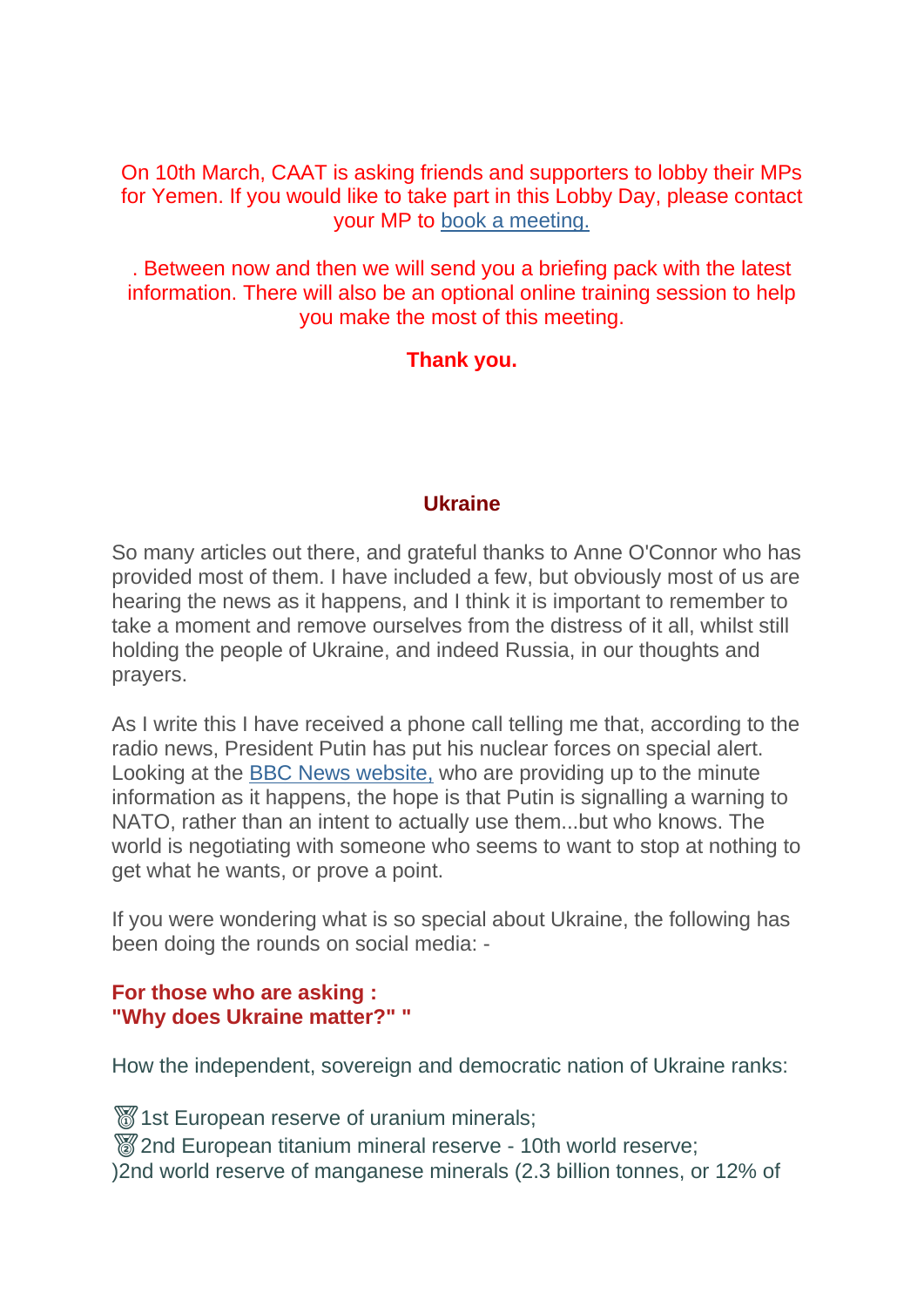world reserves);

2nd world iron reserve (30 billion tonnes);

de2nd European Mercury Reserve;

(223rd European shale gas reserve (22 billion cubic meters) - 13th world reserve

4th place in the world in total value of natural resources

7th world coal reserve (33.9 billion tons)

Ukraine is an agricultural country - it can meet the food needs of 600 million people:

**The largest area of arable land in Europe;** 

3rd largest area of black soil (chornozem) in the world (25% of world volume);

**1st exporter in the world of sunflower and sunflower oil;** 

'2nd world barley producer - 4th world exporter;

de3rd corn producer in the world - 4th exporter in the world;

- 4th potato producer in the world;
- 5th rye producer in the world;

- 5th place in the world in beekeeping production - honey, wax, royal jelly, pollen, propolis, bee venom (75,000 tons);

- 8th wheat exporter in the world;
- 9th producer of chicken eggs in the world;
- 16th cheese exporter in the world

Ukraine is an industrialized country:

**1st European producer of ammonia;** 

Europe 2nd largest pipeline network in Europe and 4th in the world (142.5 billion cubic meters of gas flow capacity in the EU);

3rd largest nuclear park in Europe - 8th world;

ire 3rd longest railway network in Europe - 11th in the world (21,700 km);

3rd worldwide producer of locators and tracking equipment (after the USA and France);

export 3rd world iron exporter;

4th world exporter of turbines for nuclear power plants;

4th manufacturer of rocket launchers in the world;

4th exporter of clay in the world;

4th titanium exporter in the world;

8th exporter of minerals and metal concentrates in the world;

9th exporter in the world in the arms industry;

10th steel producer in the world (32.4 million tonnes).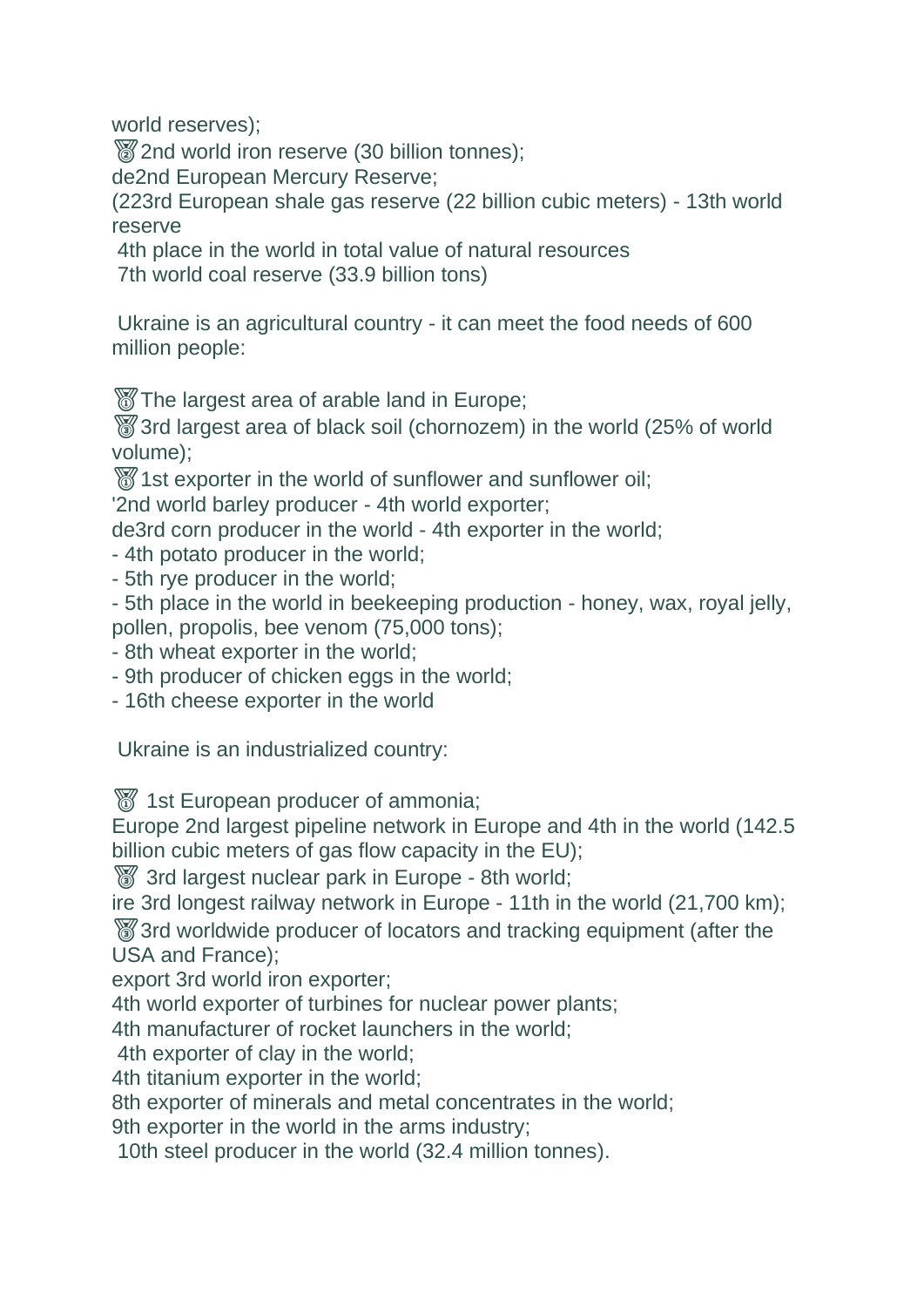Regardless of the above, though, the important thing in all of this is the people. They don't want to fight or have their homeland destroyed. They don't want to lose loved ones for no reason.

Their struggle has become our struggle, and we support them in love and prayer.

# **What Putin Wants**

Peter Rickets (former Permanent Under Secretary at the Foreign Office) writes in [Prospects Magazine](https://justice-and-peace.us7.list-manage.com/track/click?u=43dc262537b1536e87dc04eca&id=1d5bdc1561&e=21ab98db78) about Putin wanting to re-open the post-Cold War settlement.

# **Pope visits Russian Embassy**

On Friday, Pope Francis went to see the Russian Ambassador to the Holy See to express his concern about the war in Ukraine. Vatican News stated that he had previously appealed : - *"to those with political responsibility to examine their consciences seriously before God, who is the God of peace and not of war."* And he called on believers and non-believers alike to unite in a joint supplication for peace next 2nd March, Ash Wednesday, by praying and fasting. *"Jesus taught us that the diabolical senselessness of violence is answered with God's weapons, with prayer and fasting,"* the Pontiff said. *"I invite everyone to make next 2 March, Ash Wednesday, a Day of Fasting for Peace. I encourage believers in a special way to dedicate themselves intensely to prayer and fasting on that day. May the Queen of Peace preserve the world from the madness of war."*

You can read the full article through [Vatican News.](https://justice-and-peace.us7.list-manage.com/track/click?u=43dc262537b1536e87dc04eca&id=bf8ce439a7&e=21ab98db78)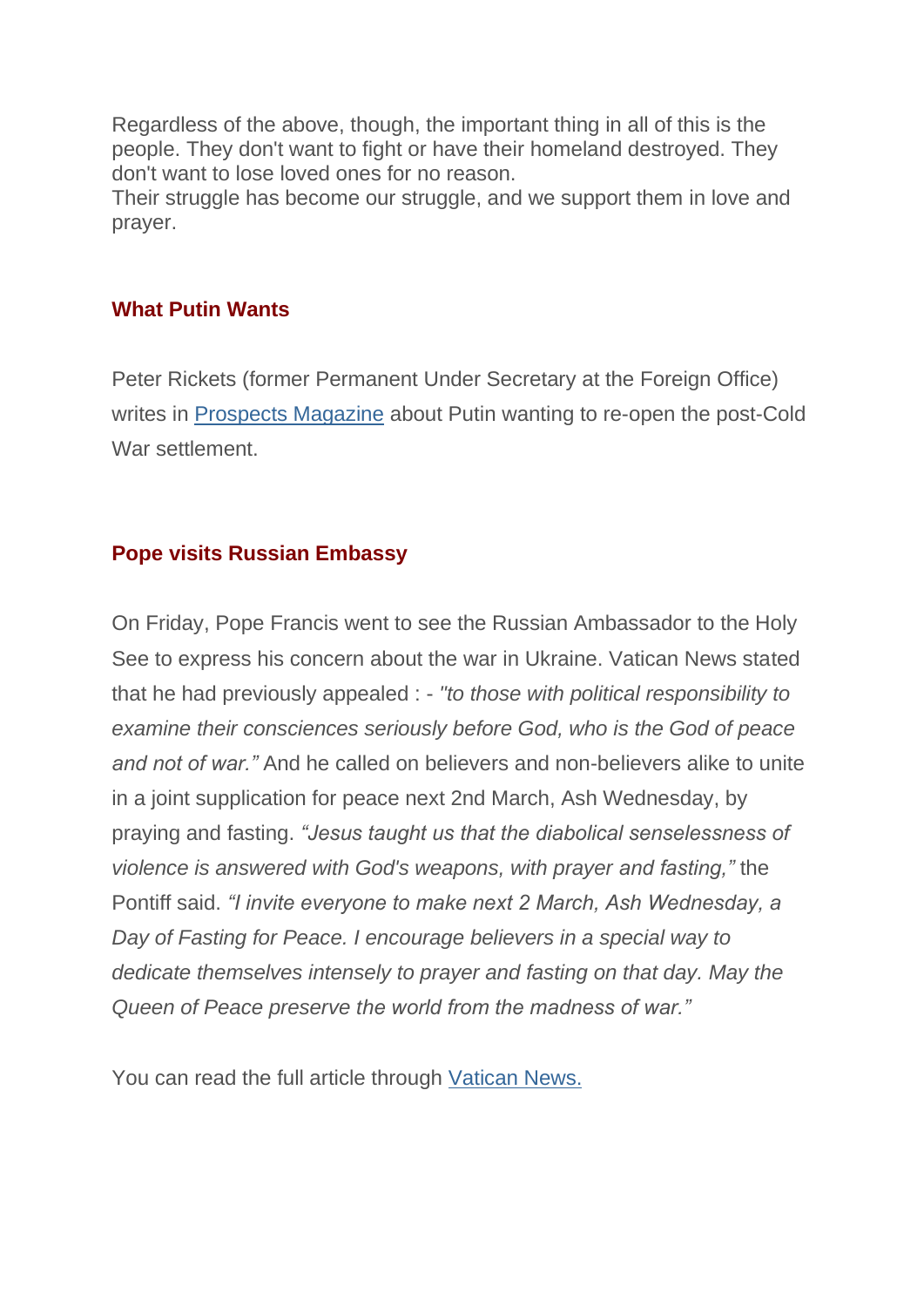### **UNHCR, the Refugee Agency**



The [UN High Commissioner for Refugees Facebook](https://justice-and-peace.us7.list-manage.com/track/click?u=43dc262537b1536e87dc04eca&id=13306c21cb&e=21ab98db78) page has up to date news on what they are doing in Ukraine at present, and the humanitarian aid they are providing.

### **Statements from the Religious Communities**

### **Pope Francis' Statement**

*"I have great pain in my heart over the worsening situation in Ukraine,"*

*"Like me, many people all over the world are anguished and worried. Once again, everyone's peace is threatened by one side's interests."*

*"I would like all those who have the political responsibility to make a serious examination of conscience before God, who is the God of peace and not of war... He wants us to be brothers and not enemies. I pray that all parties involved will refrain from any action that will cause even more suffering for people, destabilizing coexistence among nations and undermining international law."*

*"And now, I would like to appeal to everyone, believers and non-believers alike. Jesus taught us that the diabolical evil of violence is answered with*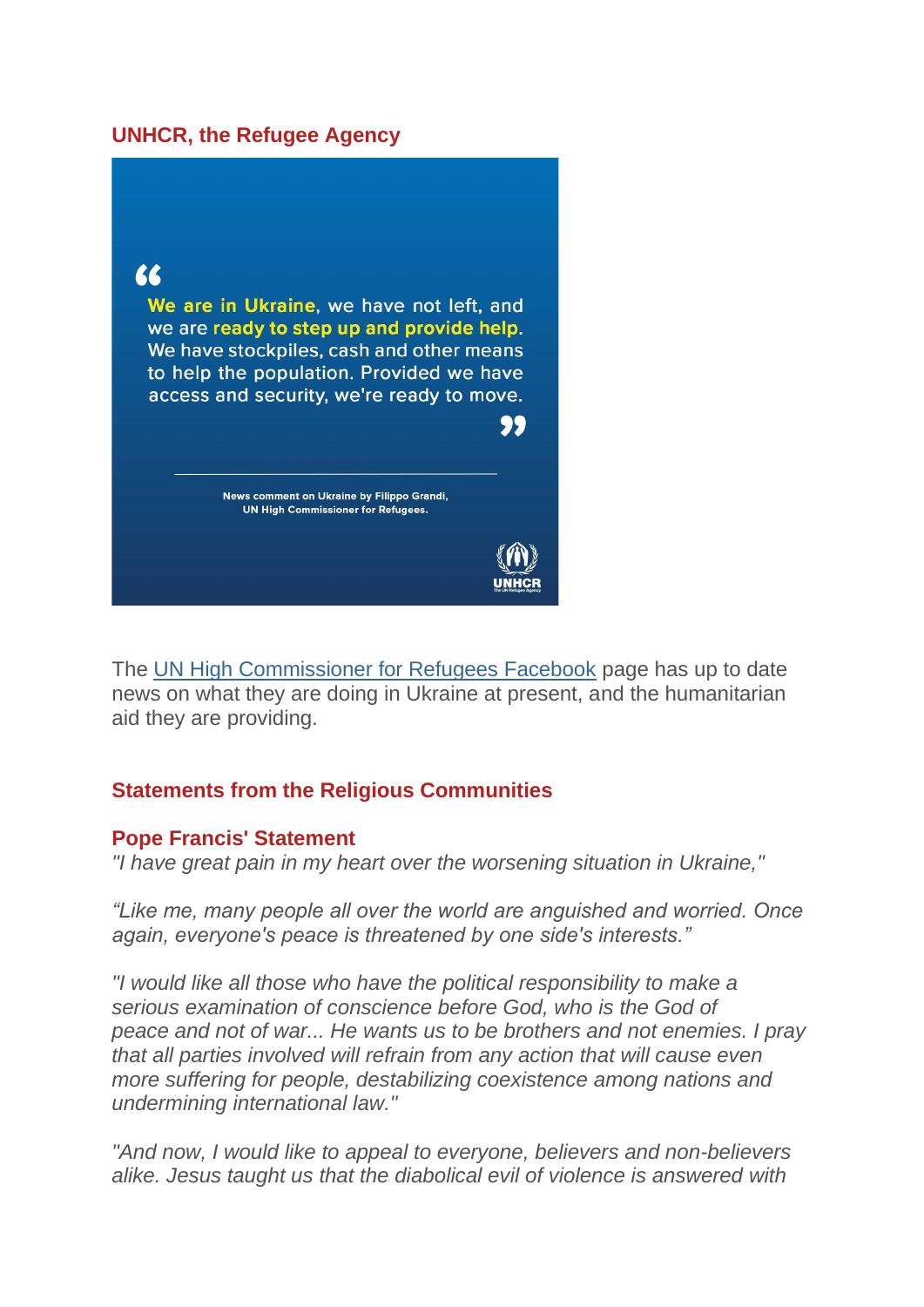*the weapons of God, with prayer and fasting,"*

*"I invite everyone to make next March 2, Ash Wednesday, a day of fasting for peace. I*

*encourage believers in a special way to devote themselves intensely to prayer and fasting on that day. May the Queen of Peace preserve the world from the madness of war."*

# **Pastoral Letter from the Archbishops of Canterbury and York**

The Most Revd and Rt Hon Justin Welby and the Most Revd and Rt Hon Stephen Cottrell have posted a pastoral letter concerning the situation in Ukraine, calling for a ceasefire and the withdrawal of Russian forces, as well as giving some specific dates for prayer. You can read the full letter [here.](https://justice-and-peace.us7.list-manage.com/track/click?u=43dc262537b1536e87dc04eca&id=90ac14176e&e=21ab98db78)

#### A Prayer for Ukraine

God of peace and justice, we pray for the people of Ukraine today. We pray for peace and the laying down of weapons. We pray for all those who fear for tomorrow, that your Spirit of comfort would draw near to them. We pray for those with power over war or peace, for wisdom, discernment and compassion to guide their decisions. Above all, we pray for all your precious children, at risk and in fear, that you would hold and protect them. We pray in the name of Jesus, the Prince of Peace. Amen. Archbishop Justin Welby **Archbishop Stephen Cottrell**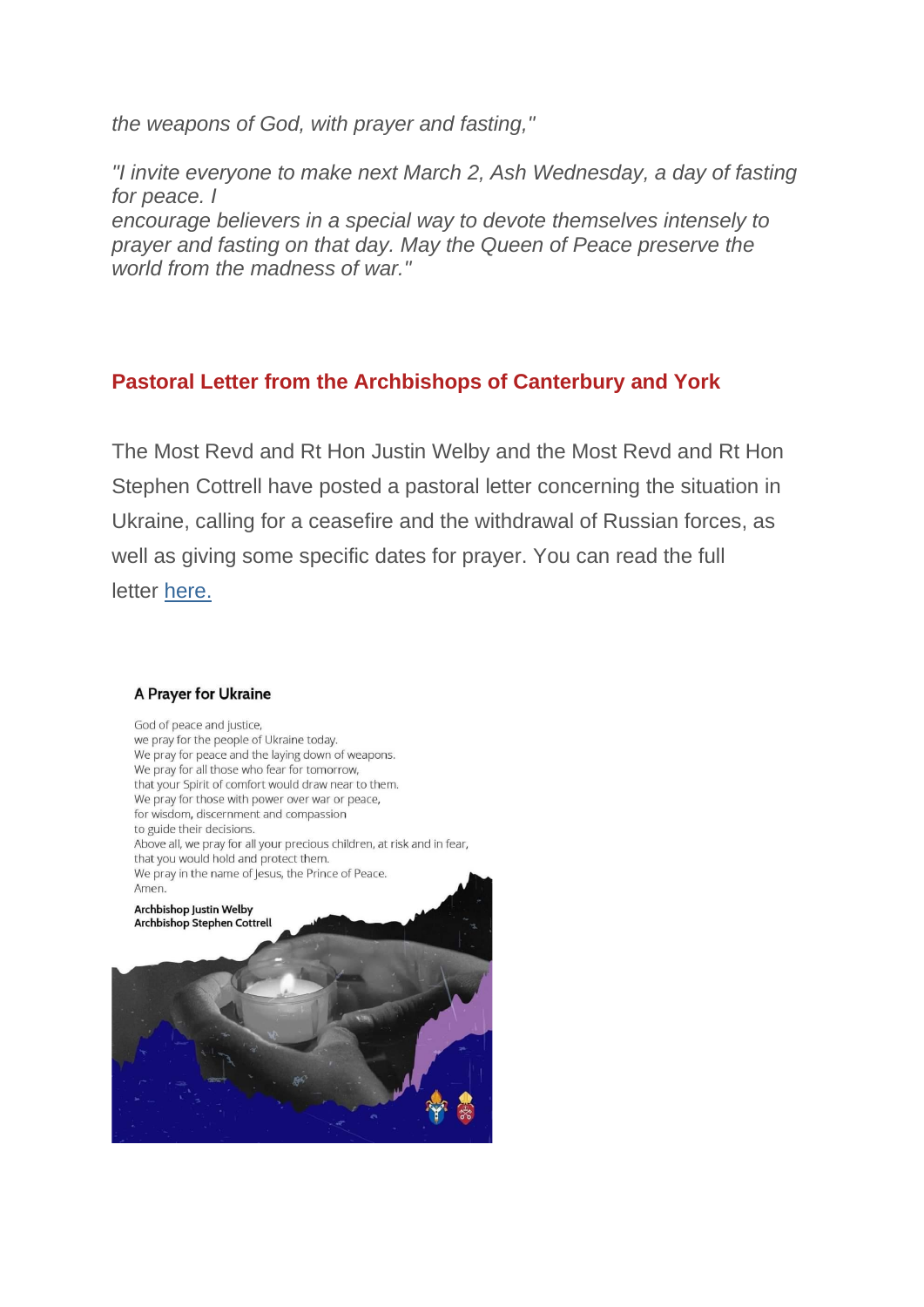# **His Beatitude Metropolitan Onuphry of Kyiv and All Ukraine (Moscow Patriarchate)**

The Metropolitan of Kyiv and All Ukraine, and primate of the Ukrainian Orthodox Church, urged people to pray for Ukraine, for the army and the people, to forget mutual quarrels and misunderstandings and to unite in love for God and the homeland.

His words are available to read through [World Council of Churches here.](https://justice-and-peace.us7.list-manage.com/track/click?u=43dc262537b1536e87dc04eca&id=ea7a51eefe&e=21ab98db78)



Obviously, there are various fundraising efforts going around to help those in Ukraine, or the neighbouring countries in dealing with the influx of refugees, and in some places, their animals.

The bigger ones are as follows: -

**UNICEF: -** *More than half a million children in Ukraine are already affected as the conflict in the east of the country enters its eighth year. Homes, schools, water supplies and hospitals are damaged. Landmines pose a major threat to children's lives.*

They are especially concerned for the safety and wellbeing of children who have become separated from their families.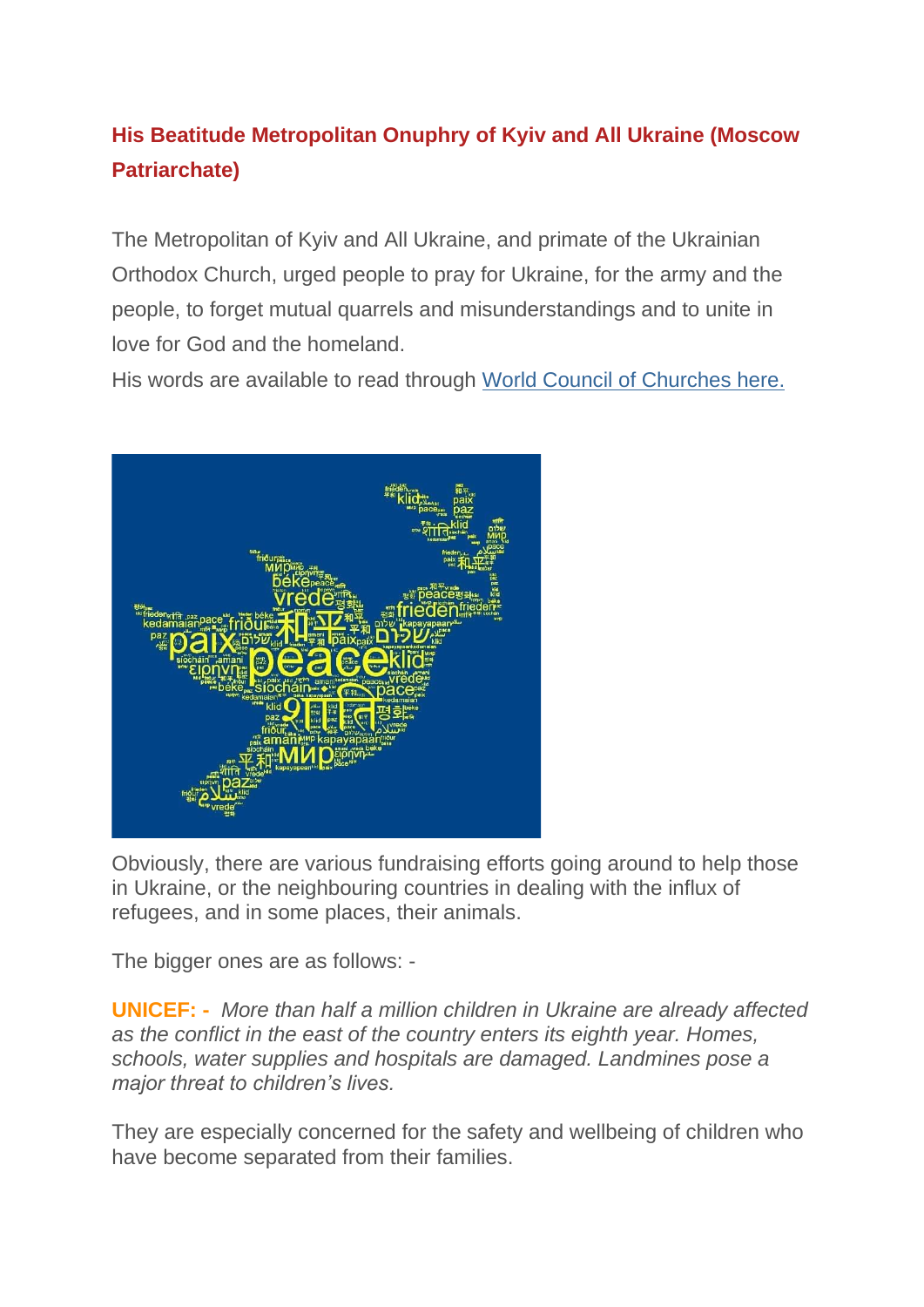They are helping to make sure that child health and protection services are sustained and families have clean water and nutritious food.

[Please donate to help protect children in Ukraine.](https://justice-and-peace.us7.list-manage.com/track/click?u=43dc262537b1536e87dc04eca&id=20a3841783&e=21ab98db78)

# **Aid to the Church in Need -**

ACN states on their website: - *With project partners reporting a deepening catastrophe, Aid to the Church in Need (ACN) has rushed through plans to send €1 million (more than £830,000) to help the Church in Ukraine as it ministers to a country invaded by Russian troops.*

*Bishop Pavlo Honcharuk of Kharkiv, one of the dioceses in eastern Ukraine that ACN is supporting with emergency help, said: "The situation is getting worse every day. We live now from hour to hour.*

*"Prices are rising, especially for essential goods. The situation in the diocese is very difficult.*

*"The number of faithful has decreased and those remaining, unfortunately, cannot maintain the parishes or support the priests. They come themselves and ask for help from the priests and sisters."*

*The emergency aid will meet the essential needs – including heating, lighting, water and food – of the diocese's 57 priests as well as the 54 members of religious communities, enabling them to continue their vital ministry to those struggling to make ends meet.*

For more of the story, and the opportunity to donate, go to the [ACN](https://justice-and-peace.us7.list-manage.com/track/click?u=43dc262537b1536e87dc04eca&id=1c289bd5ea&e=21ab98db78)  [website.](https://justice-and-peace.us7.list-manage.com/track/click?u=43dc262537b1536e87dc04eca&id=1c289bd5ea&e=21ab98db78)

# **The Last Word**

**This beautiful piece was played at the end of the Prayer Meeting on Thursday: -**

[Within our Darkest Night from the Taize Community](https://justice-and-peace.us7.list-manage.com/track/click?u=43dc262537b1536e87dc04eca&id=b8e630378f&e=21ab98db78)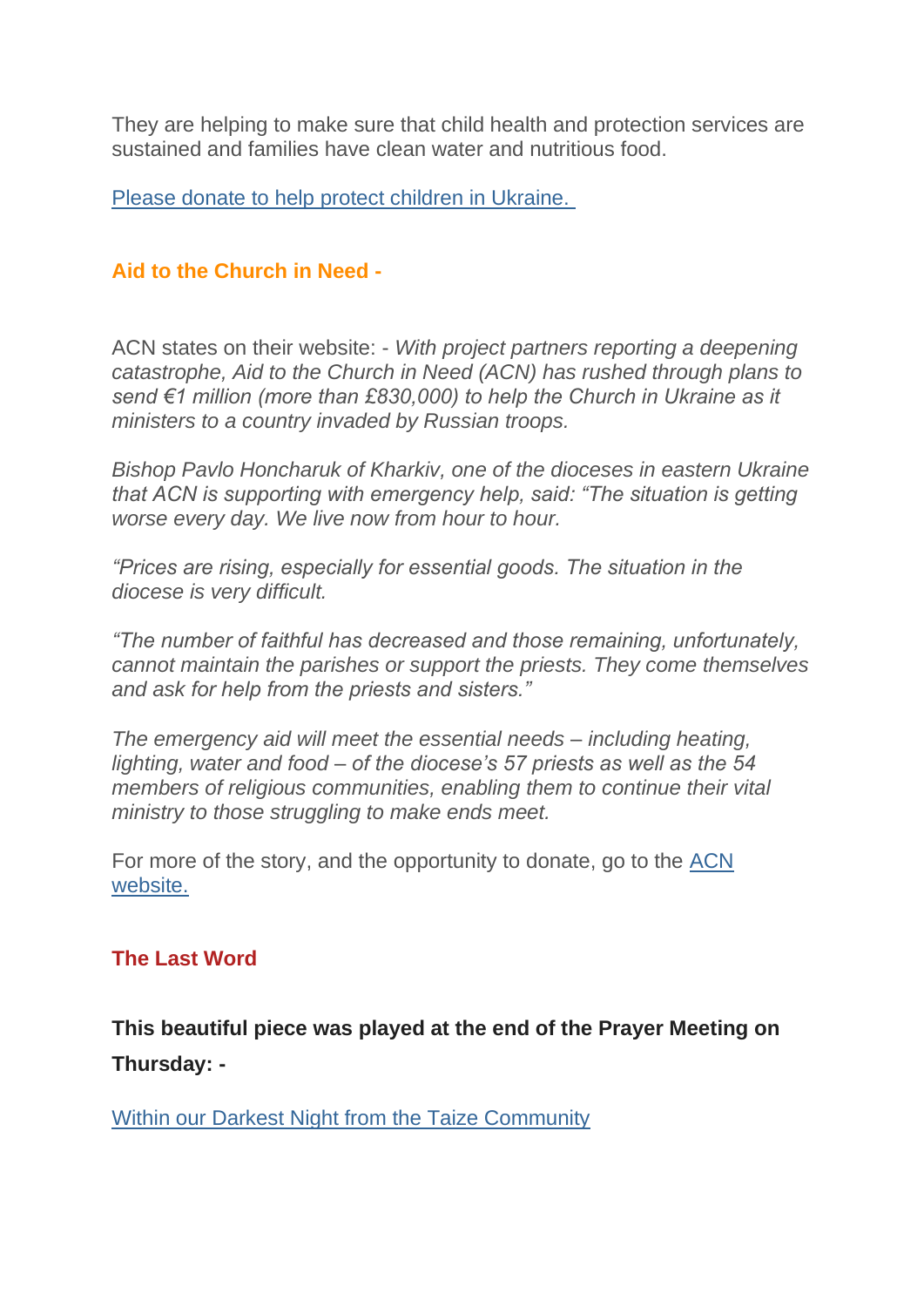**See below for: -** *Note on Data Protection About these E-Bulletins Donate to NJPN*

### **Note on Data Protection**

Your email address is stored with MailChimp only to allow us to send you these emails, and to track interactions (e.g. open rates). To read more about how MailChimp stores and uses your information, click here for the full [MailChimp Privacy Policy.](https://justice-and-peace.us7.list-manage.com/track/click?u=43dc262537b1536e87dc04eca&id=b12093f926&e=21ab98db78) Sections referring to Distribution Lists concern your emails.

No sensitive data (such as credit card details) is given to MailChimp because we do not have an e-commerce element.

You can **unsubscribe** or **update your preferences** at any time by clicking the links at the bottom of the page.

### **NEWS LINKS**

### **Independent Catholic News**

Find Justice and Peace stories at: [http://www.indcatholicnews.com/news/justice-peace-environment](https://justice-and-peace.us7.list-manage.com/track/click?u=43dc262537b1536e87dc04eca&id=571733aaa1&e=21ab98db78) [Sign up](https://justice-and-peace.us7.list-manage.com/track/click?u=43dc262537b1536e87dc04eca&id=cb98e33d01&e=21ab98db78) to receive these regularly.

# **Catholic Communications Network**

Find news stories at [www.catholicnews.org.uk](https://justice-and-peace.us7.list-manage.com/track/click?u=43dc262537b1536e87dc04eca&id=0a18a7eaf3&e=21ab98db78)

Latest Zenit Headlines [here](https://justice-and-peace.us7.list-manage.com/track/click?u=43dc262537b1536e87dc04eca&id=e2a2103bc1&e=21ab98db78)

Vatican News homepage: [www.vaticannews.va](https://justice-and-peace.us7.list-manage.com/track/click?u=43dc262537b1536e87dc04eca&id=51e9914b9d&e=21ab98db78)

### **World Council of Churches**

[https://www.oikoumene.org/en/](https://justice-and-peace.us7.list-manage.com/track/click?u=43dc262537b1536e87dc04eca&id=9f82e7711f&e=21ab98db78)

**UK Parliament News**